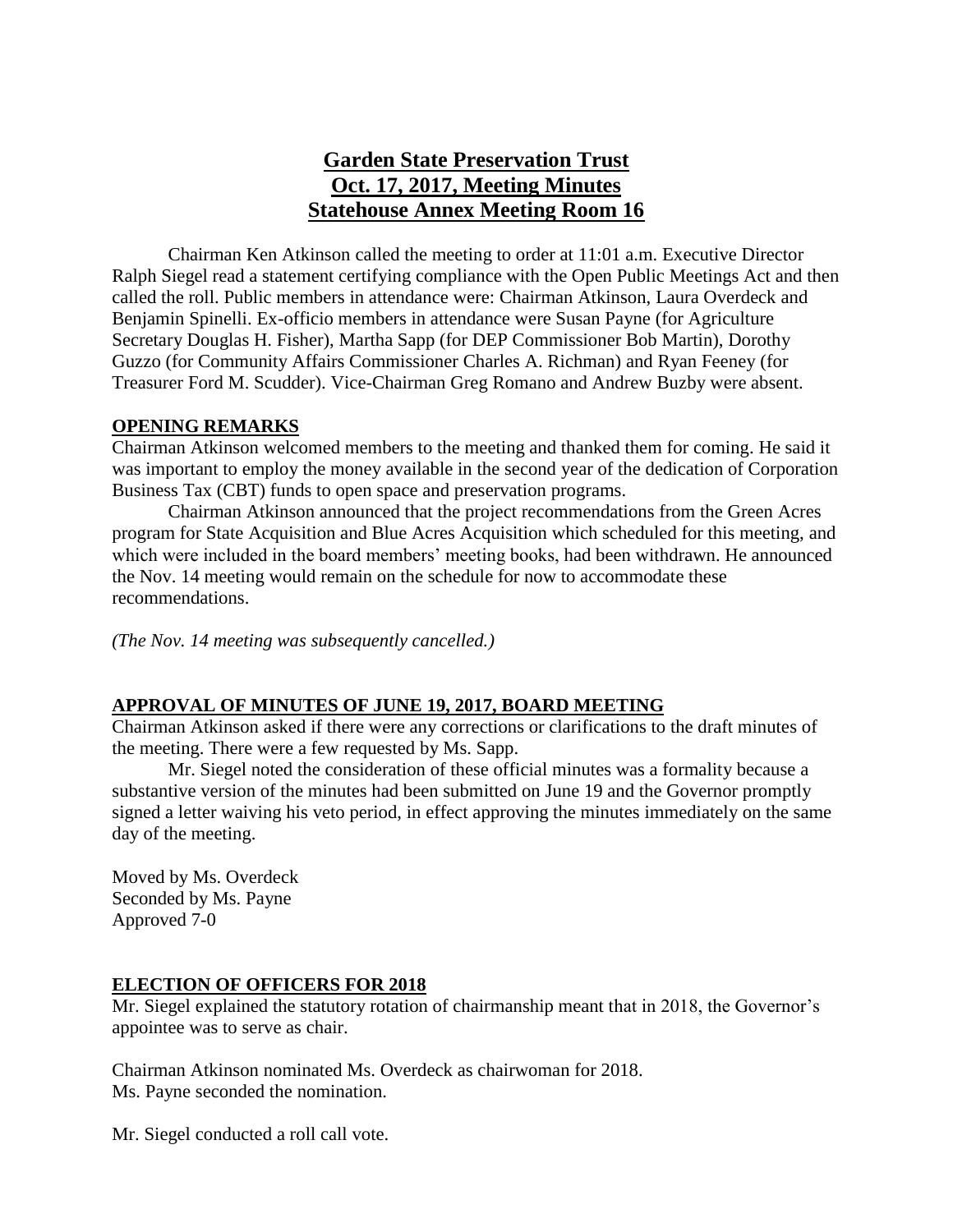Approved 7-0 to elect Ms. Overdeck chairwoman for 2018.

*(Ms. Overdeck's election would not have taken effect until January so Chairman Atkinson remained chair of the meeting. Ms. Overdeck subsequently resigned as a public board member on Oct. 24.)*

Mr. Siegel explained the vice-chairman could be elected from any of the public board members.

Chairman Atkinson nominated Vice-Chairman Romano as vice-chair for 2018. Ms. Payne seconded the nomination.

Mr. Siegel conducted a roll call vote. Approved 7-0 to elect Vice-Chairman Romano as vice-chairman for 2018.

*(Ms. Overdeck's subsequent resignation submitted Oct. 24 meant 2018 Vice-Chairman-elect Romano moved up to become chairman.)*

Mr. Siegel explained the board could elect anyone to serve as Secretary and as Treasurer and could combine the positions. The statute does not require these posts to be held by a voting board member. He explained the posts have been combined since 2004.

Chairman Atkinson nominated Mr. Siegel to combined post of Secretary-Treasurer for 2018. Ms. Payne seconded the nomination.

Mr. Siegel conducted a roll call vote. Approved 7-0 to elect Mr. Siegel Secretary-Treasurer for 2018.

#### **APPROVAL OF MEETING DATES FOR 2018**

The proposal was to adopt these meeting dates for 2018: Wednesday, May 9; Wednesday, June 13; Wednesday, Sept. 12; and Wednesday, Nov. 14.

Ms. Payne discussed her time frame and said she did not believe they could have appropriations ready for a September meeting. She recommended moving the Sept. 12 meeting to October. Ms. Sapp agreed with the change, noting it would be hard to pin down appropriations plans with a new administration coming in.

Ms. Siegel reviewed the origin of the meeting schedule. He pointed out the board had been scheduling meetings only as needed every year until 2017 because there had been an unexplained, three-month delay in getting the Governor's Office to approve a GSPT meeting in the fall of 2016. He said because of this problem in scheduling a meeting, the board voted to adopt a fixed schedule of meetings in 2017 so meetings could be held without waiting for special permission.

Mr. Siegel said this practice was being repeated in 2018 on the advice of Chairman Atkinson. He pointed out the schedule was flexible Mr. Siegel pointed out that under the GSPT bylaws, Chairwoman-elect Overdeck would have the sole authority to reschedule, postpone or cancel any of these meetings as deemed necessary. He said if any program needed to present a package of recommendations that did not fit with the proposed meeting schedule, Chairwoman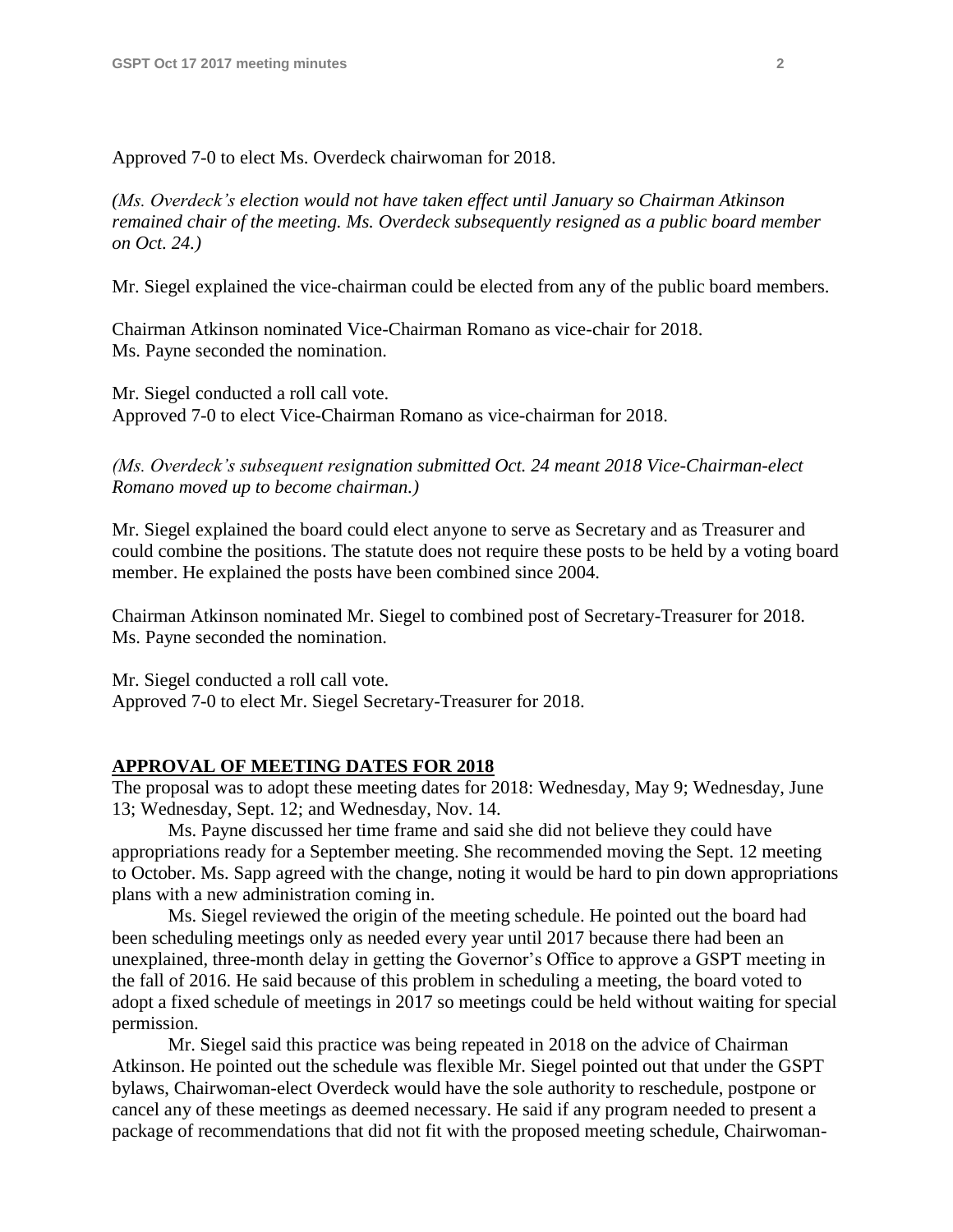elect Overdeck could schedule and call for a meeting to be held in addition to the regular schedule.

The proposal schedule was thus amended to these meeting dates for 2018: Wednesday, May 9; Wednesday, June 13; Wednesday, Oct. 10; and Wednesday, Nov. 14.

Moved by Ms. Payne as amended Seconded by Ms. Sapp Approved 7-0.

*(Ms. Overdeck's subsequent resignation submitted Oct. 24 meant 2018 Vice-Chairman-elect Romano moved up to become chairman. Chairman Romano subsequently adjusted the meeting schedule up by one day to Tuesday, May 8; Tuesday, June 12; Tuesday, Oct. 9; and Tuesday, Nov. 13. This was done to accommodate the schedule of a new board member, Andrew McNally, who was appointed in January 2018 and who had a meeting conflict on every one of those dates.)*

#### **EXECUTIVE DIRECTOR'S REPORT**

Mr. Siegel explained the Green Acres project recommendations behind Tab 3 and the accompanying resolution 17-010 were withdrawn from the agenda. He reviewed the other book contents with all resolutions in the front but attached to material for the Historic Trust behind Tab 4 and Farmland Preservation behind Tab 5.

Mr. Siegel directed the members attention to the packet of press releases, including one noting that state wildlife refuges have surpassed 350,000 acres preserved, which he said "is just astounding." He said taken together with federal holdings, New Jersey has 430,000 acres preserved in dedicated wildlife refuges, a figure that does not include state parks or municipal and county parks. He said New Jersey's refuge lands encompass 10 times the acreage of Acadia National Park.

Ms. Siegel noted Upper Pittsgrove hit 10,000 in reserved farmland. He said the entire town is 32,000 acres, which means a third of the town is permanently preserved.

Mr. Siegel said he ordinarily selects newspaper clippings which are focused on local stories but in today's package he included prominent stories on the flooding in Houston after Hurricane Harvey. He urged board members to examine these stories because they showed the unexpected and disastrous flooding was aggravated by the lack of open space preservation around Houston resulting in the loss of millions of acres of prairie that is capable of holding water.

Mr. Siegel said all of the project recommendations packages approved by the board last December and on at the June 19 meeting have been enacted into law. He said the Green Acres project packages approved by the board on June 19 were introduced as appropriations legislation that same afternoon and passed by the Senate and Assembly within 10 days, which he said has never happened. He said the Green Acres bills were signed into law July 21.

Mr. Siegel said the New Jersey Historic Trust appropriations bill was signed into law July 13 and the package of Farmland Preservation bills were signed August 7.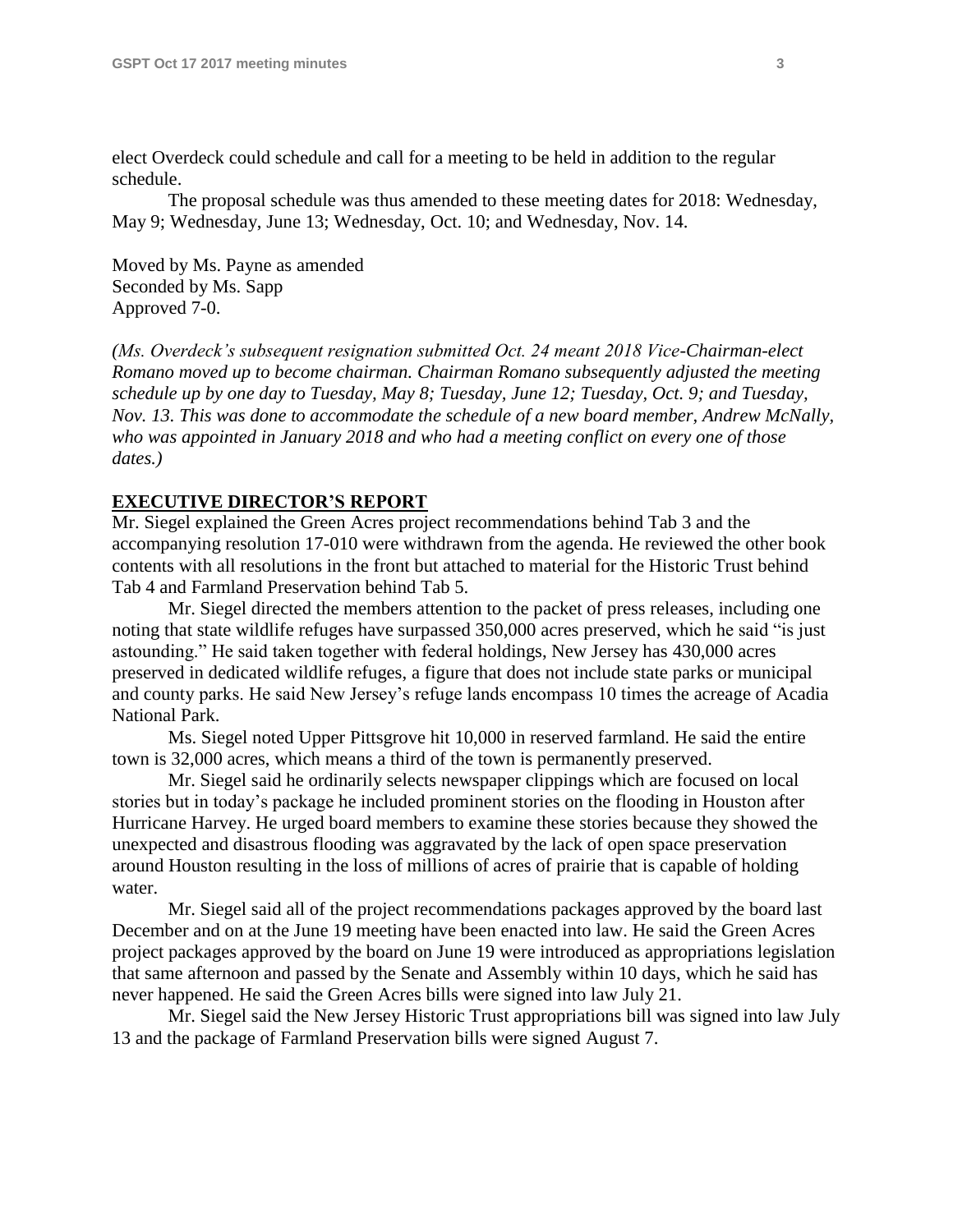#### **EXECUTIVE DIRECTOR'S FISCAL REPORT: HISTORIC PRESERVATION**

Mr. Siegel referred board members to a table in the members meeting books from Office of Management and Budget.

| <b>FY18 CBT Allocation By Department</b> |                         |                      |                                  |  |  |  |  |  |  |  |
|------------------------------------------|-------------------------|----------------------|----------------------------------|--|--|--|--|--|--|--|
| <b>Allocatio</b>                         |                         |                      |                                  |  |  |  |  |  |  |  |
| (in thousands)                           |                         |                      |                                  |  |  |  |  |  |  |  |
|                                          | A                       | В                    | $C(A+B)$                         |  |  |  |  |  |  |  |
|                                          | <b>CBT 71%</b>          | <b>Diesel</b>        | Grand Total,                     |  |  |  |  |  |  |  |
| Agency                                   | Dedication <sup>1</sup> | Balance <sup>2</sup> | <b>CBT Resources<sup>3</sup></b> |  |  |  |  |  |  |  |
| <b>Environmental Protection (64%)</b>    |                         |                      |                                  |  |  |  |  |  |  |  |
| Open Space (60%)                         | 29,722                  | 3,910                | 33,632                           |  |  |  |  |  |  |  |
| Acquisition                              | 11,274                  | 1,075                | 12,349                           |  |  |  |  |  |  |  |
| Development                              |                         | 1,075                | 1,075                            |  |  |  |  |  |  |  |
| <b>Loans and Grants - Locals</b>         | 15.579                  | 1.486                | 17,065                           |  |  |  |  |  |  |  |
| <b>Grants - Non-profits</b>              | 2,869                   | 274                  | 3,143                            |  |  |  |  |  |  |  |
| Blue Acres (4%)                          | 2,734                   | 260                  | 2,994                            |  |  |  |  |  |  |  |
| <b>Total, Environmental Protection</b>   | 32,456                  | 4,170                | 36,626                           |  |  |  |  |  |  |  |
| Agriculture (31%)                        |                         |                      |                                  |  |  |  |  |  |  |  |
| <b>Farmland Preservation</b>             | 20,546                  | 1,959                | 22,505                           |  |  |  |  |  |  |  |
| Stewardship                              | 14                      | 683                  | 697                              |  |  |  |  |  |  |  |
| <b>Total, Agriculture</b>                | 20,560                  | 2,642                | 23,202                           |  |  |  |  |  |  |  |
| <b>Community Affairs (5%)</b>            |                         |                      |                                  |  |  |  |  |  |  |  |
| <b>Historic Preservation</b>             | 8,116                   | 2,974                | 11,090                           |  |  |  |  |  |  |  |
| <b>Grand Total</b>                       | \$<br>61,132            | \$<br>9,786          | \$<br>70,918                     |  |  |  |  |  |  |  |

Mr. Siegel said he was not in a position to verify, affirm or otherwise comment on the OMB calculation of funds available. He said, "I do not have a breakout of where these funds come from." He said the GSPT at this point is again unable to carry out its traditional role of providing board members with independent verification of whether these funding levels are correct or appropriate.

Mr. Siegel said this is the second year in which OMB has failed to provide a complete picture of income, expenditures and balances in the Preserve New Jersey funds. He said in 2016 this issue was ignored because everyone was pleased after such a long wait just to see the deployment of funds from the November 2014 voter referendum. However, he said, this is the second year in which GSPT has been denied the information necessary to evaluate how much funding was available and to set out strategic spending plans.

Mr. Siegel said some funds from Fiscal Year 2017 that had been held back in "reserve" were now supposed to be added to the current appropriations. He said CBT collections came in below what had been expected in Fiscal year 2017. He said this was not necessarily a measure of declining economic activity but was more likely the result of technical changes that may have caused partnerships and dividend-sharing "S-type" corporations to shift some of their disbursements from corporation income to personal income.

Mr. Siegel said the Historic Trust had \$11 million available. He said the Historic Trust was recommending an appropriations package of \$4.99 million, making use of CBT funds from FY16 and FY17 and the Diesel Risk Mitigation Fund. He said the recommendation did not touch any of their funds available for FY2018.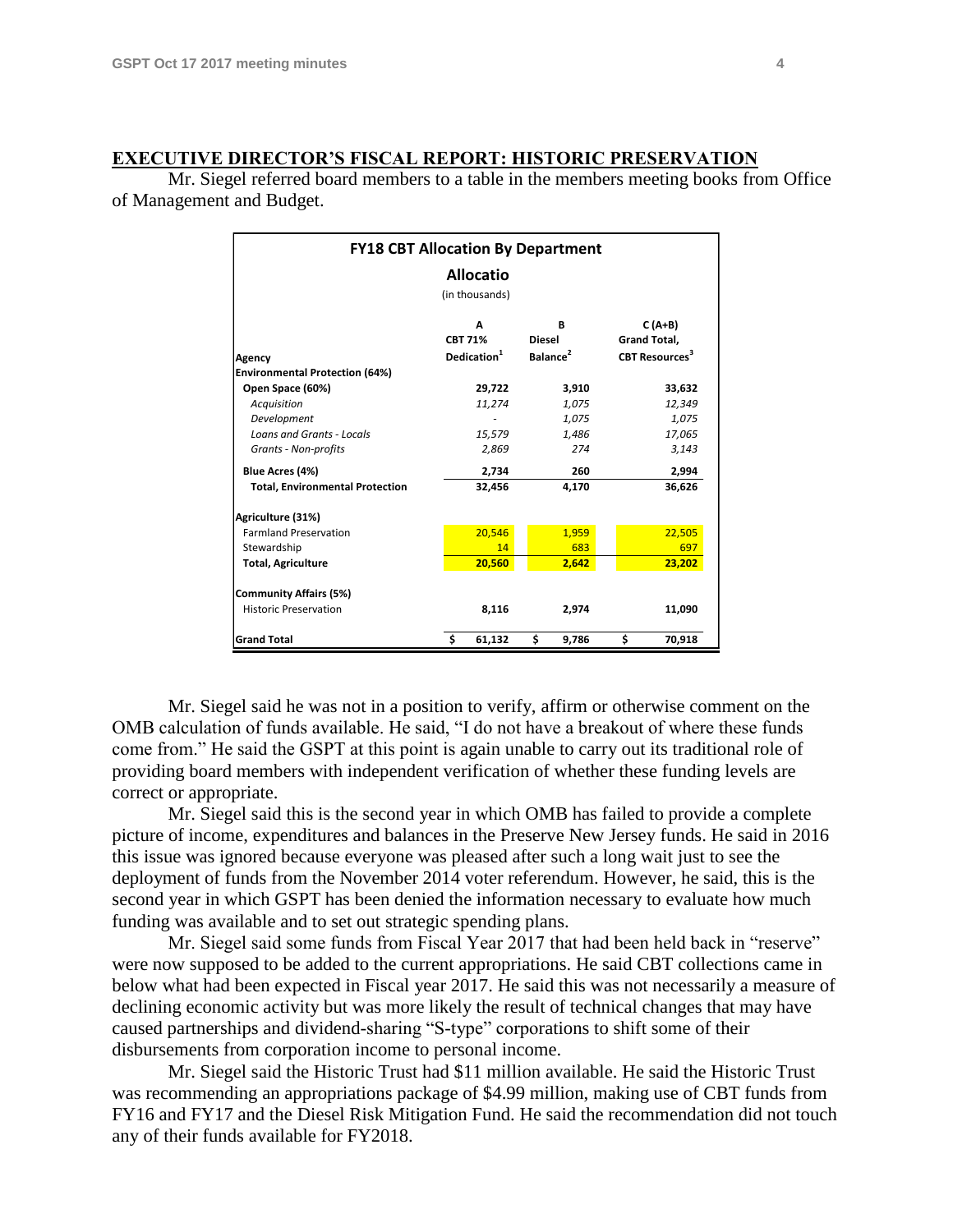| <b>Historic Trust FY2018 Recommendations</b><br><b>SUMMARY</b>                                            |                                         |                                   |                                           |                                  |                             |  |  |  |  |  |
|-----------------------------------------------------------------------------------------------------------|-----------------------------------------|-----------------------------------|-------------------------------------------|----------------------------------|-----------------------------|--|--|--|--|--|
|                                                                                                           | Recommendation                          | <b>FY2018</b><br><b>CBT Funds</b> | FY2017/FY2016<br><b>Surplus CBT Funds</b> | FY2018<br><b>Diesel RM Funds</b> | Total<br>Available          |  |  |  |  |  |
| <b>Capital Level I Grants</b><br><b>Capital Level II Grants</b><br><b>Historic Site Management Grants</b> | \$2,363,777<br>\$2,134,398<br>\$492,759 |                                   |                                           |                                  |                             |  |  |  |  |  |
| <b>TOTAL</b><br><b>Total Available to NJHT</b>                                                            | \$4,990,934<br>\$11,090,000             | \$0<br>\$2,746,988                | \$2,016,934<br>\$5,369,012                | \$2,974,000<br>\$2,974,000       | \$4,990,934<br>\$11,090,000 |  |  |  |  |  |

#### **PRESENTATION OF HISTORIC PRESERVATION GRANT RECOMMENDATIONS**

Chairman Atkinson introduced Ms. Guzzo, who made the presentation in her capacity as Executive Director of the New Jersey Historic Trust.

Ms. Guzzo said the board members of the Historic Trust were "very excited" to be back in the schedule of annual grant rounds. She said the \$5 million in projects being recommended today came from about \$11 million in grant application requests. She said the Historic Trust had announced its plan to disseminate only \$5 million in grants and was being "frugal" with available funds to acclimate everyone, include the grant applicant community, with the notion of a continuous, stable schedule of grant awards.

Ms. Guzzo reviewed 52 projects totaling \$4,990,934. These included:

- 28 Level 1 Capital grants of between \$50,000 and \$150,000, requiring the applicant to provide a \$2-to-\$3 matching grant, which requires a \$33,000 match for every \$50,000 of grant funds.
- Six Level 2 Capital grants of between \$150,001 and \$500,000, requiring the applicant to provide a \$1-to-\$1 matching grant.
- 18 Historic Site Management grants of between \$5,000 and \$50,000, requiring the applicant to provide a \$1-to-\$3 matching grant, which requires a \$16,500 match for every \$50,000 of grant funds.

Ms. Guzzo explained the Historic Trust for much of its tenure has awarded different types of grants in alternating years, and that the staff wants to return to that system. In the past, the standard rotation was to award small Historic Site Management (HSM) grants in one year and then to award the larger Level 1 and Level 2 Capital Grants the following year. She said this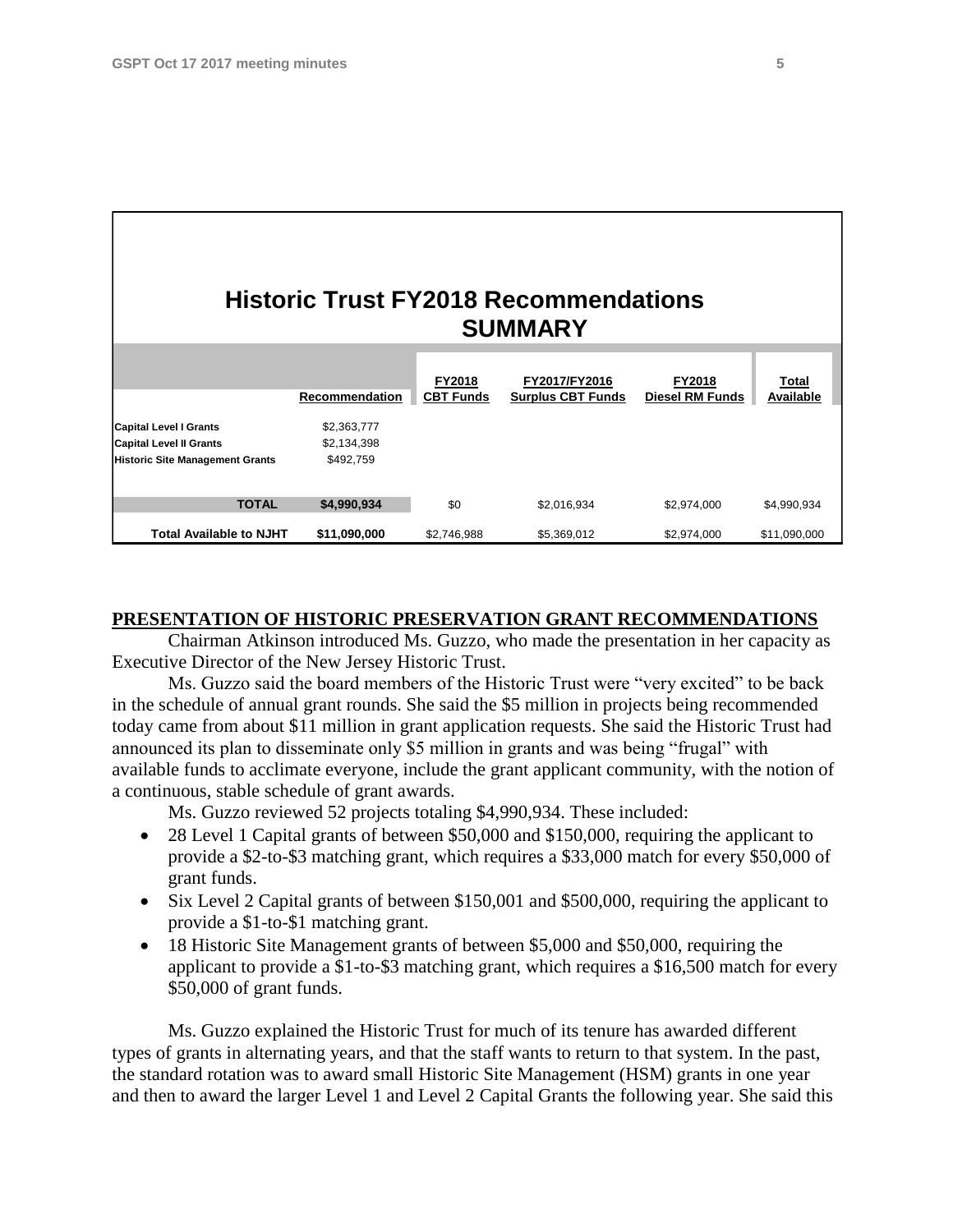was a logical sequence since many of the HSM grants are for design work to prepare for larger capital projects.

Ms. Guzzo concluded her presentation.

Mr. Siegel noted if the next round of larger capital grants were to be pushed back into Fiscal Year 2020, as planned, then the dedication of CBT funds would increase in accordance with a trigger built into the constitutional dedication.

Ms. Payne asked if the gravestones at the graveyard restoration projects were owned by the churches or by private families. Ms. Guzzo said in the cases of these grant awards the gravestones were owned by the nonprofit organization to which the grant would be awarded.

Ms. Payne asked if the grant for the vintage Coast Guard motor lifeboat was a precedent. Ms. Guzzo said that grants had been awarded for the rehabilitation of the schooner A.J. Meerwald, New Jersey's official tall ship. Ms. Siegel followed up the lifeboat question by asking about the public access requirement. Ms. Guzzo said, "They are going to have to work on that." She said the plan was for it to be a working boat with public access to take rides.

Ms. Siegel asked if the grants for the Rutherford and Passaic County monuments were a first. Ms. Guzzo said they were not. She said there have been few grants to public monuments because agencies are reluctant to adopt them and take responsibility for their upkeep. She noted monuments have been in the news lately and she hoped these are OK, to which Mr. Siegel added he was pretty sure none of the men depicted on them were Confederate generals.

### **RESOLUTION #17-011 TO APPROVE NEW JERSEY HISTORIC TRUST RECOMMENDATIONS FOR CAPITAL PROJECTS FOR FY2018 FROM THE DIESEL RISK MITIGATION FUND AND FROM THE PRESERVE NEW JERSEY (CBT) HISTORIC PRESERVATION FUND.**

Mr. Siegel pointed out to the members the location of the resolution and the supporting material in the Meeting Books. He said the supporting material was "very much" a part of the resolution.

Moved by Ms. Sapp Seconded by Ms. Overdeck Approved 6-0

#### Ms. Guzzo passed on her turn to vote and then abstained.

SIDE NOTE (NOT PART OF THE SUBSTANTIVE MINUTES): This resolution approves the appropriation of \$4,990,934 from FY2017 CBT funds and from Diesel Risk Mitigation (DRM) funds for Historic Preservation grants to nonprofits and local governments. The \$2.75 million available from FY2018 CBT Funds for historic preservation were not appropriated because leftover funds and DRM Funds were sufficient to cover the immediate recommendation.

The Grants package breaks down as follows:

- $\bullet$  S2.36 million for Level 1 capital grants of up to \$150,000
- $\cdot$  \$2.13 million for Level 2 capital grants of up to \$500,000
- $\bullet$  \$492.759 for Historic Site Management grants of up to \$50.000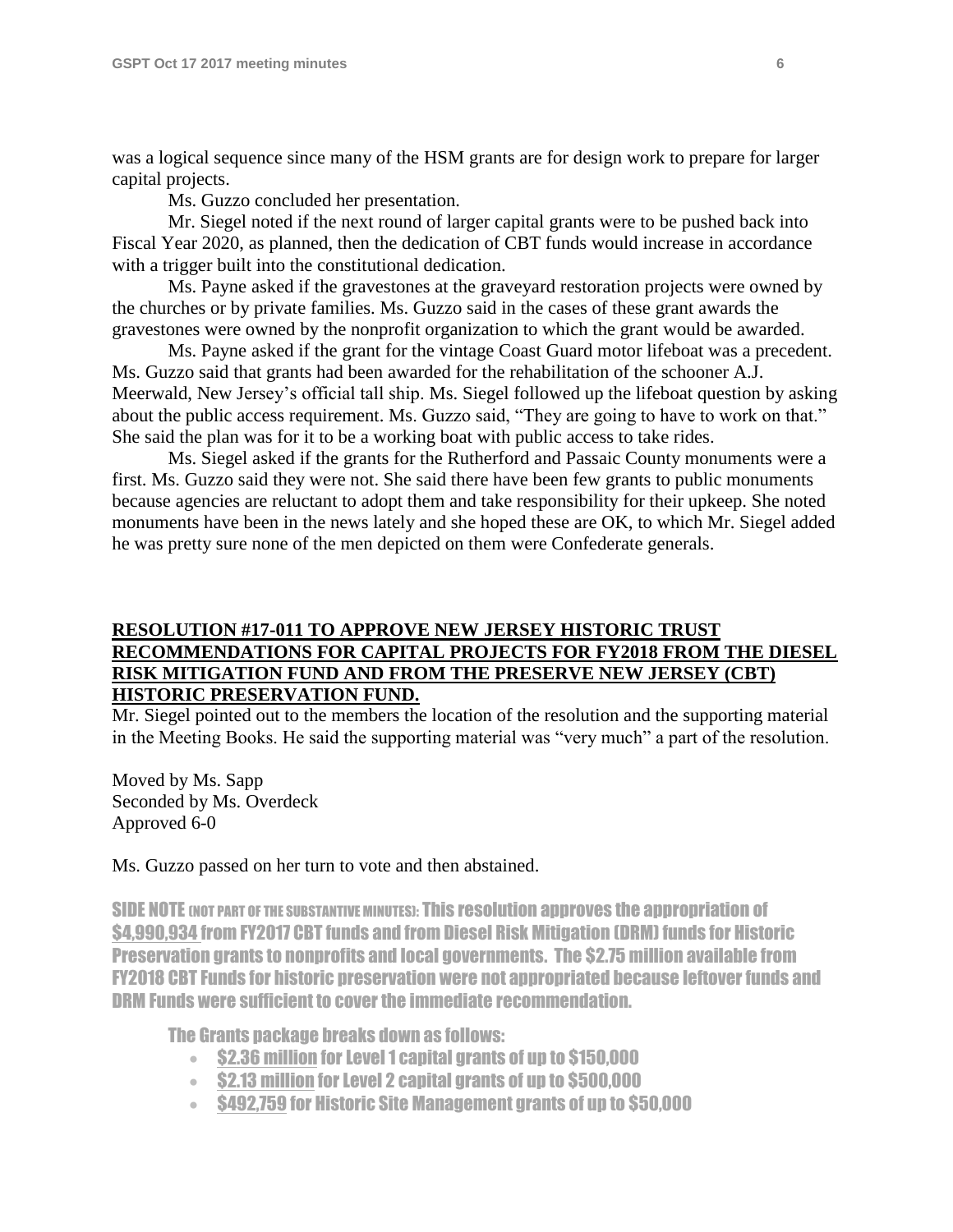### **EXECUTIVE DIRECTOR'S FISCAL REPORT: FARMLAND PRESERVATION**

Mr. Siegel said he had nothing to add from his earlier Fiscal Report concerning the availability of CBT funds. He explained there were three Resolutions to provide separate votes for the separate grant programs and for the various funding sources.

| <b>Farmland Preservation FY2018 Summary</b><br><b>State Agriculture Development Committee</b> |                             |                                                                |                                  |                                   |                                   |                                                                                                       |                           |  |  |
|-----------------------------------------------------------------------------------------------|-----------------------------|----------------------------------------------------------------|----------------------------------|-----------------------------------|-----------------------------------|-------------------------------------------------------------------------------------------------------|---------------------------|--|--|
|                                                                                               | Total                       | ---- New Revenue Funds ----<br>FY2017/FY18<br><b>CBT Funds</b> | FY2018<br><b>Diesel RM Funds</b> | 2009 Farmland<br><b>Bond Fund</b> | 2007 Farmland<br><b>Bond Fund</b> | ---- Unallocated Money from Old Bond Funds ------<br><b>GSPT Farmland</b><br><b>Preservation Fund</b> | 1995<br><b>Bond Funds</b> |  |  |
| <b>State Acquisition</b>                                                                      | \$15,470,085                | \$20,560,000                                                   | \$2,642,000                      | \$772,768                         | \$3,082,636                       | \$1,551,434                                                                                           | \$395,209                 |  |  |
| <b>County PIG Grants</b>                                                                      | \$7,500,000                 |                                                                |                                  |                                   |                                   |                                                                                                       |                           |  |  |
| <b>Municipal PIG Grants</b>                                                                   | \$500,000                   |                                                                |                                  |                                   |                                   |                                                                                                       |                           |  |  |
| <b>Nonprofit Grants</b>                                                                       | \$1,737,902                 |                                                                |                                  |                                   |                                   |                                                                                                       |                           |  |  |
| <b>Stewardship Grants</b>                                                                     | \$696,060                   |                                                                |                                  |                                   |                                   |                                                                                                       |                           |  |  |
| <b>Total Recommendation</b>                                                                   | \$25,904,047                |                                                                |                                  |                                   |                                   |                                                                                                       |                           |  |  |
| Administration<br><b>Total Available</b>                                                      | \$3,100,000<br>\$29.004.047 | \$20,560,000                                                   | \$2,642,000                      | \$772.768                         | \$3.082.636                       | \$1.551.434                                                                                           | \$395.209                 |  |  |

### **PRESENTATION OF FARMLAND PRESERVATION GRANT RECOMMENDATIONS**

Mr. Siegel introduced Ms. Payne, who made the presentation in her capacity as Executive Director of the State Agriculture Development Committee, which operates the Farmland Preservation program. She introduced Chief of Acquisitions Heidi Winzinger.

Ms. Payne said Ms. Winzinger has been instrumental in the SADC's four-year project to implement electronic records and "E-Farm" online application procedures. "The whole thing is going to happen digitally, with connected emails and the whole thing," she said. She said 500 boxes of papers with real-estate acquisition records are being scanned and reduced to electronic form.

Ms. Payne said the program has surpassed 2,500 farms preserved, second only to Pennsylvania as the highest number of farms preserved, saving more than 250,000 acres at an investment of more than \$1 billion. She mentioned the 10,000-acre milestone in Upper Pittsgrove. She said Mayor Jack Cimprich is an example of how one individual who is pushing the program and talking to landowners can make a real difference.

Concerning the recommendations, Ms. Payne echoed Ms. Guzzo's opinion on the need to fund certain programs in alternating years as recognition of the limitation of available funds. She said this year's recommendation would focus on the State Direct acquisitions with no new funding for most elements of the County Easement Purchase and Municipal Planning Incentive Grant programs.

Ms. Payne said there would be no new planning incentive grants the counties since the FY2017 appropriation, which included \$12.5 million in county grants, had just been signed in August. She said the FY2017 appropriation included a \$20 million Competitive Grant Fund,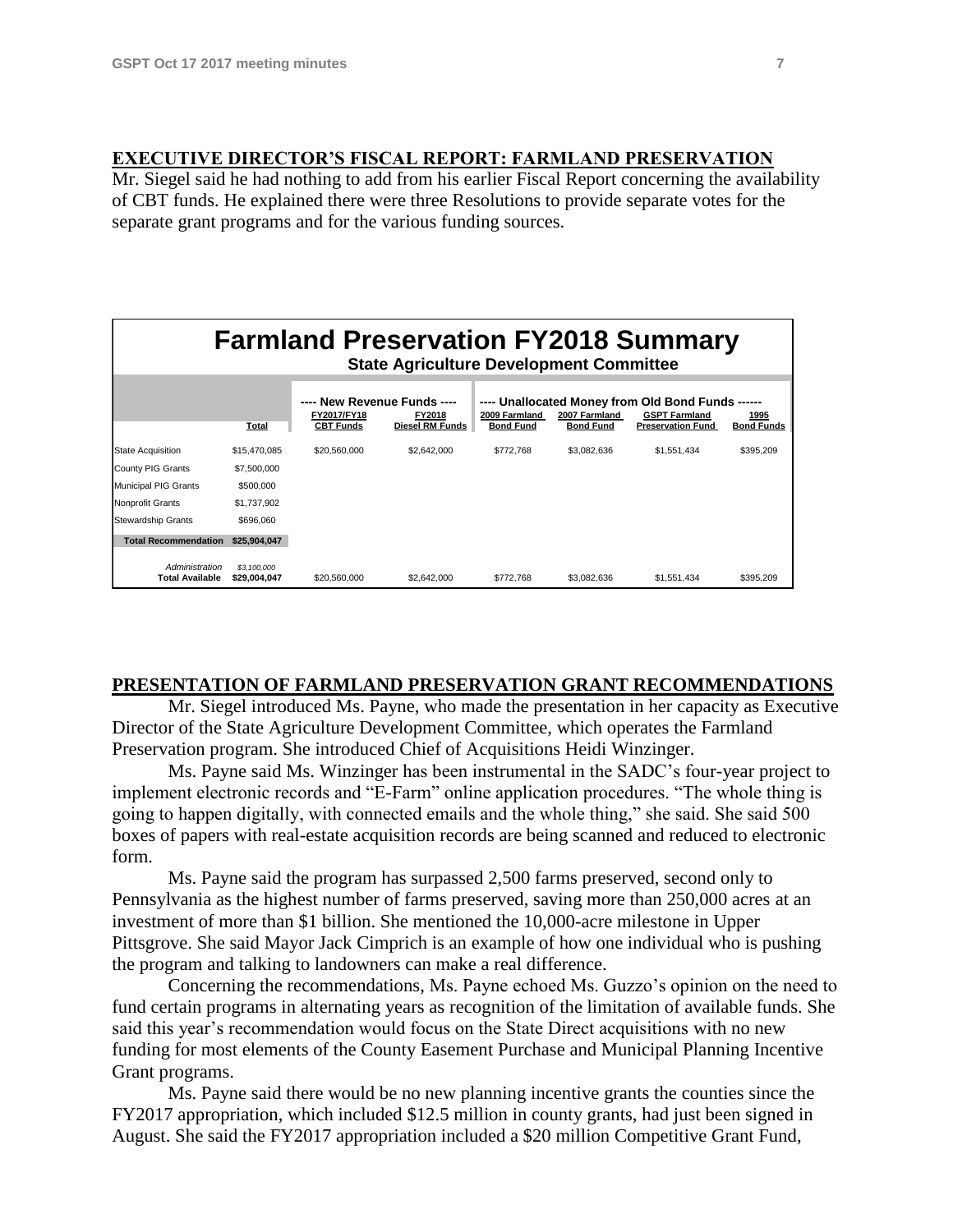which counties could dip into once they have used their base grants. She said the recommendation today was to add \$7.5 million to the Competitive Grant Fund with a cap of \$2 million on the maximum that any one county could draw from this \$7.5 million.

Ms. Payne said there were no recommendations for added funding for the Municipal Planning Incentive Grant (PIG) except for one grant of \$500,000 for Mannington, which has just recently received approval for its municipal PIG plan. She said this is a standard grant amount for a new PIG municipality.

Ms. Payne said the program pays to preserve many landscape and vista projects but also some small, intensive farms with deep roots in their communities.

Ms. Payne said there were six nonprofit project recommendations for \$1.7 million.

Ms. Payne said the State Acquisitions program, which would receive the bulk of the funding in the present recommendations, is the program in which her staff is concentrating on developing funding partnerships with other agencies. She said \$3 million would be set aside specifically for projects with multiple funding partners.

Ms. Payne discussed the stewardship grants for deer fencing, a crucial and popular program. She said under grants that have been awarded there would be 35 miles of fencing to protect 1,700 acres of farmland. She said SADC has been working with local agencies and DEP to pursue

### **RESOLUTION #17-012 TO APPROVE SADC RECOMMENDATIONS FOR STATE ACQUISITIONS AND FARMLAND STEWARDSHIP GRANTS FOR FY2018 FROM THE PRESERVE NEW JERSEY (CBT) FARMLAND PRESERVATION FUND AND THE DIESEL RISK MITIGATION FUND.**

Mr. Siegel reiterated there were separate resolutions for separate funding sources. Ms. Payne said she would be voting as the representative of Secretary Fisher.

Moved by Ms. Sapp Seconded by Mr. Spinelli Approved 7-0

SIDE NOTE (NOT PART OF THE SUBSTANTIVE MINUTES): This resolution approves the appropriation of \$16.17 million from FY2018 CBT funds and Diesel Risk Mitigation funds for Farmland Preservation grants to the State Agriculture Development Committee.

The Grants break down as follows:

- **S15.47 million for State Direct acquisitions**
- S696,060 for Stewardship Grants for Soil-&-Water projects or deer fencing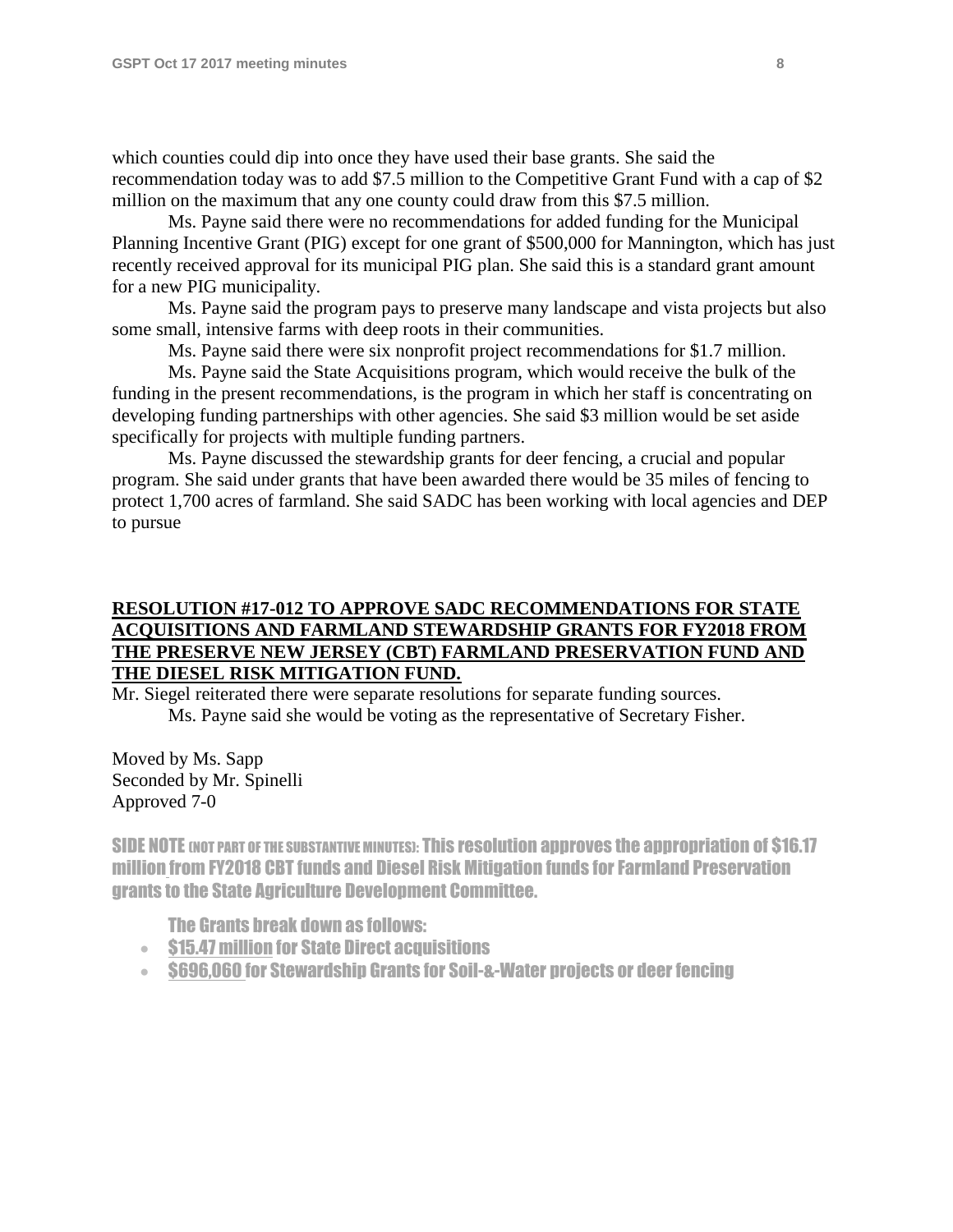### **RESOLUTION #17-013 TO APPROVE SADC RECOMMENDATIONS FOR STATE ACQUISITIONS AND FARMLAND STEWARDSHIP GRANTS FOR FY2018 FROM THE GARDEN STATE FARMLAND PRESERVATION BOND FUND AND FROM OLDER BOND FUNDS.**

Mr. Siegel said this resolution made use of remaining money from old bond funds, including the Garden State Farmland Preservation Trust Fund.

Moved by Ms. Sapp Seconded by Ms. Overdeck Approved 7-0

SIDE NOTE (NOT PART OF THE SUBSTANTIVE MINUTES): This resolution approves the appropriation of \$16.17 million *from old bond funds*, using money left over in these funds that has not been appropriated or encumbered, for Farmland Preservation grants to the State Agriculture Development Committee. It DOES NOT repeat or double the funding in Resolution #17-012. It is a companion resolution to give the SADC staff the flexibility to draw the same \$16.17 million from either the CBT fund or the old bond funds, which date from 1995 to 2007.

## **RESOLUTION #17-014 OF THE GARDEN STATE PRESERVATION TRUST TO APPROVE SADC RECOMMENDATIONS FOR THE COUNTY PIG COMPETITIVE GRANT FUND, NONPROFIT GRANTS AND A MUNICIPAL PIG AWARD FOR MANNINGTON, SALEM COUNTY, FROM THE PRESERVE NEW JERSEY (CBT) FARMLAND PRESERVATION FUND AND THE DIESEL RISK MITIGATION FUND.**

Mr. Siegel explained Chairman Atkinson had announced his intention to recuse on this measure and so would not be involved in any deliberations or discussion. With Vice-Chairman Romano absent, Mr. Siegel as Secretary/Treasurer took over the position of the chair.

Moved by Ms. Sapp Seconded by Mr. Spinelli Approved 6-0

Chairman Atkinson recused from the vote because he works in the Gloucester County preservation office and the county could receive funds from the County PIG grant.

Ms. Payne publicly thanked the Office of Management and Budget for their assistance in identifying unexpended funds left over in old bond accounts. She said they have been helpful and very responsive. She thanked them for their work in making these funds available.

SIDE NOTE (NOT PART OF THE SUBSTANTIVE MINUTES): This resolution approves the appropriation of \$9.74 million from FY2018 CBT funds and from Diesel Risk Mitigation funds for Farmland Preservation grants to counties and to nonprofit land trusts with an initial PIG award to one municipality, Mannington, which has had its Planning Incentive Grant (PIG) status only recently approved.

The Grants break down as follows:

- S7.5 million for the County PIG competitive grant fund
- **S1.74 million for four nonprofit grants**
- **\$500,000 for an initial PIG award to Mannington**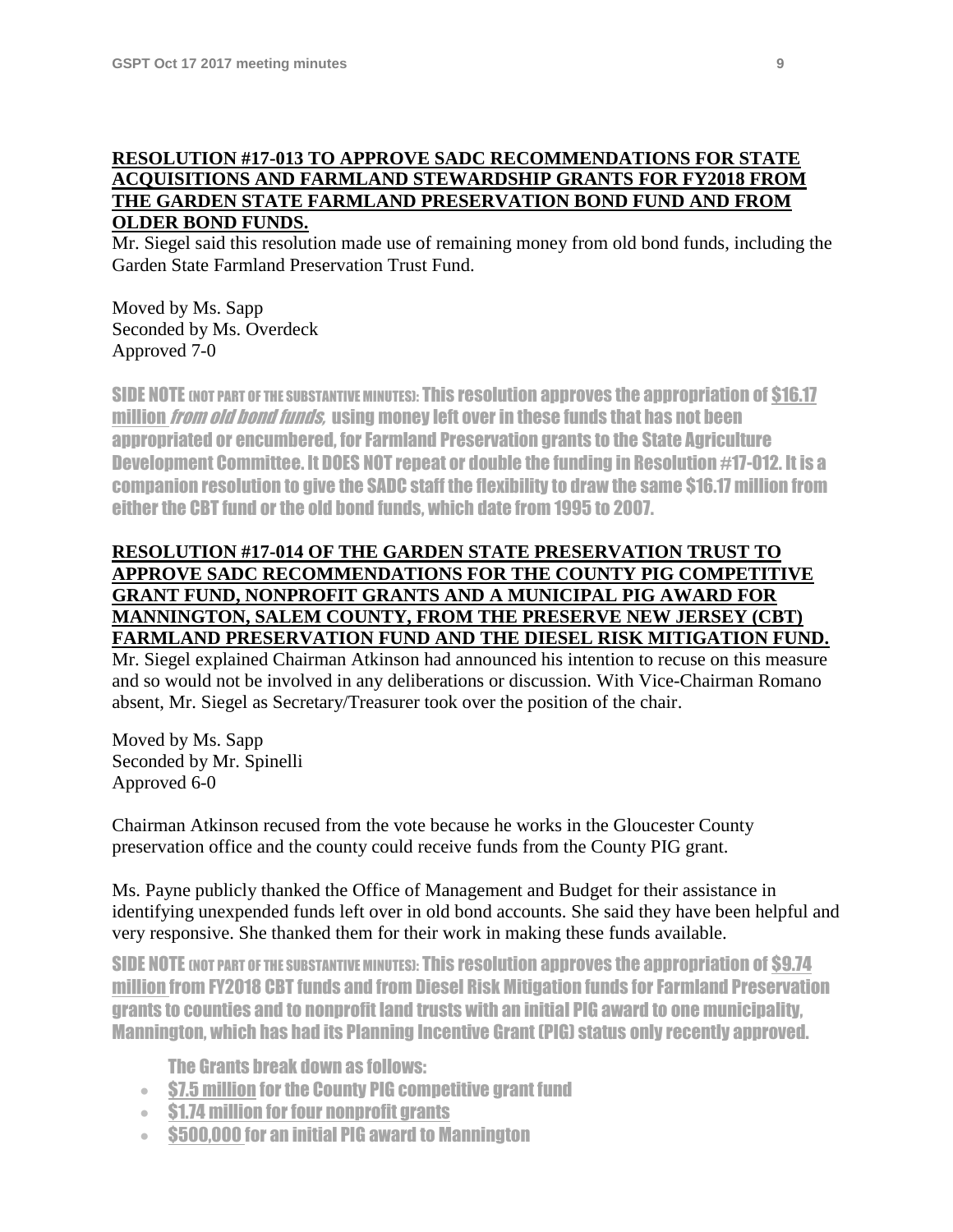### **EXECUTIVE DIRECTOR'S REPORT: GRIEPENBURG CASE**

Mr. Siegel said he was directed by former Chairman Greg Romano last year to research this Supreme Court case and to report back to the board.

Mr. Siegel said he believed the case was important and would a Supreme Court landmark but "it really did not get much attention." It was a 6-0 ruling. He applied the analogy that if a bear hands down a court ruling in the woods and no one is there to receive it, has a ruling really been made? He also said had concerns he was misunderstanding the case.

Mr. Siegel discussed the Ocean County municipality of Ocean Township with a bay shore village and population center known as Waretown. He said the whole municipality has about 8,300 people living in 20 square miles dominated by the Pinelands National Reserve and coastal areas that come under the regulations of the Coastal Area Facility Review Act (CAFRA). He said the municipality technically is 32 square miles but 11 of those square miles are the waters of Barnegat Bay.

Mr. Siegel said Ocean Township officials became alarmed at the threat of sprawl development when the Garden State Parkway opened Exit 69 near Waretown in the early 1990s. The Ocean Township Committee revised the town's land-use plans to focus commercial development into the Waretown area. In 2005, the Ocean Township Committee applied to the State Planning Commission for "Plan Endorsement" status under the New Jersey "State Plan," which is intended to foster smart growth by aligning development with existing or planned infrastructure. This new land-use plan included a new zone to designate a coastal woodland tract between the Parkway and the bay shore as an "EC-Environmental Conservation" district with extremely restrictive one-unit-per-20-acres zoning.

Mr. Siegel said the Griepenburgs in 1985 purchased a single-family house on two acres along Wells Mills Road in Ocean Township. They began purchasing the open woodland lots around them and by 2006 they owned 34 acres on five lots. He said the Griepenburgs filed a lawsuit challenging the legality of the zoning law. A Superior Court judge ruled in favor of Ocean Township, saying the zoning ordinance was passed correctly. The appellate division reversed the lower court and ruled in favor of the Griepenburgs. The appellate judges concluded the Ocean Township Committee in creating the Environmental Conservation district failed to document the existence of wetlands, floodplains, endangered species or anything else representing an environmental asset that required preservation action.

Mr. Siegel said the Ocean Township Committee appealed the ruling to the state Supreme Court and it accepted the case, which attracted a lot of attention. He said the New Jersey Builders Association and the Pacific Legal Foundation, a property-rights group based in California, filed an opinion in the New Jersey case, arguing that Ocean Township zoning illegally shifted the cost of open space preservation onto the Griepenburgs.

Mr. Siegel said Justice Jaynee LaVecchia issued a unanimous decision in January 2015 in favor of Ocean Township and reversing the appellate court. He said the core of LaVecchia's opinion was to uphold the use of an Environmental Conservation district as part of a comprehensive, balanced zoning law that planned for growth in designated areas, in this case Waretown.

Mr. Siegel said LaVecchia in the last paragraphs of her opinion added technical legal points by concluding the Griepenburgs had failed to seek administrative remedies before filing their lawsuit. She said they could have sought a variance from the restrictive zoning and they could have pursued a reverse condemnation to have a court order compensation. Mr. Siegel said these technical points left the true conclusion of the case a bit uncertain. He said, "I've got a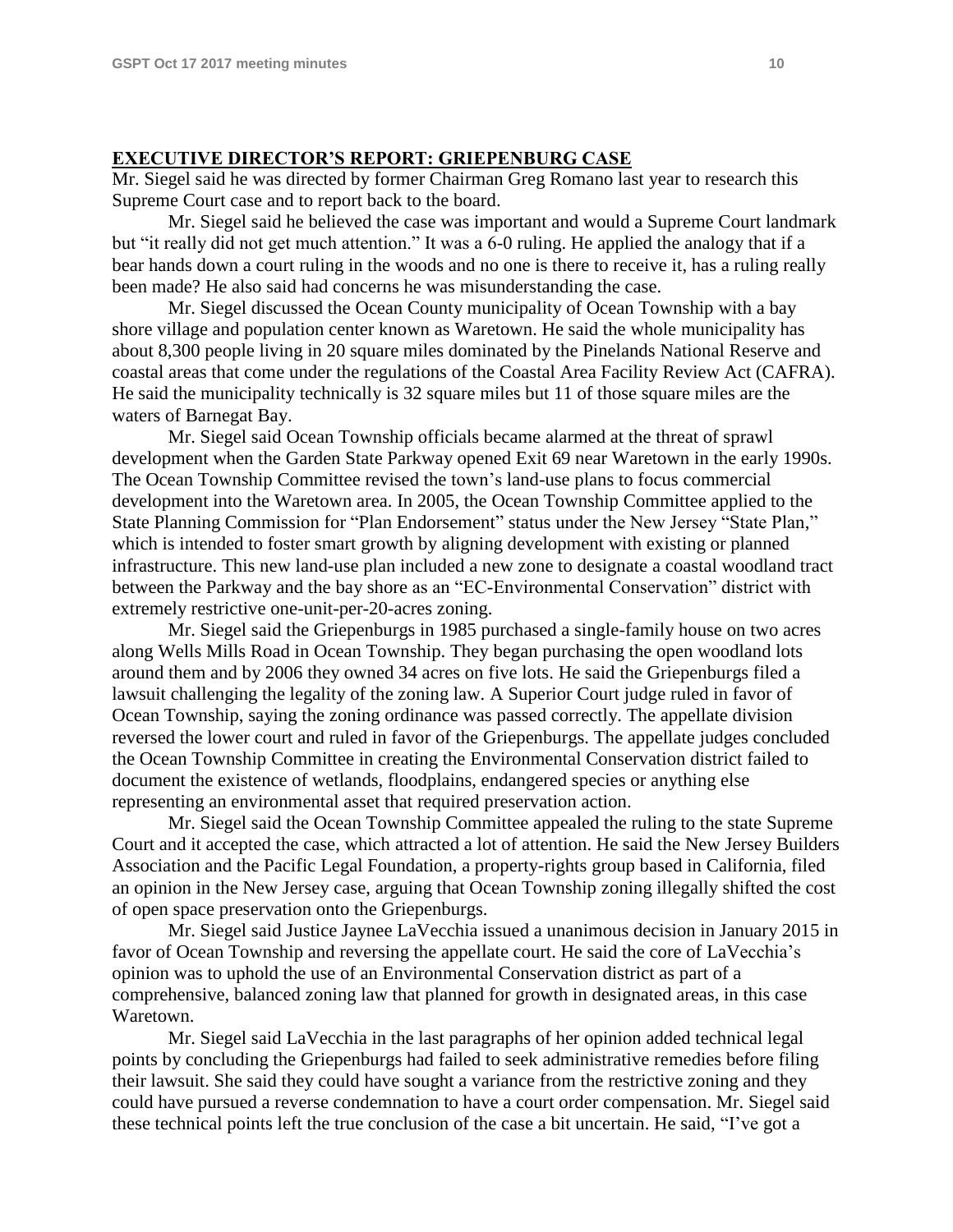feeling a lot of lawyers looked at that and said, 'Oh, the Griepenburgs have other ways to resolve their problems."

Mr. Siegel said during his research he interviewed Ocean Township's municipal attorney, Gregory McGuckin, who argued case at the Supreme Court. Mr. McGuckin told Mr. Siegel the Griepenburgs have filed no such applications or motions in the past three years. Mr. Siegel said the Griepenburgs' original lawyer in the case no longer represents them.

Mr. Siegel said he asked Mr. McGuckin in an interview why the case did not make more of a splash. Mr. McGuckin replied the case only applied to those few municipalities that had completed the Plan Endorsement process. There are 565 municipalities but only about 50 have received some form of Plan Endorsement. Of those, Mr. Siegel said he does not know how many– if any – used the controversial EC district zoning that Ocean Township did.

Mr. McGuckin also told Mr. Siegel the Ocean Township Committee has a low opinion of the costly Plan Endorsement process because it failed to streamline state agency approvals for commercial development around Waretown center.

Mr. Siegel said if officials in rural municipalities and in communities which place a priority on land preservation knew about Environmental Conservation districts, it might supercharge the Plan Endorsement process. He said it appeared most communities seek Plan Endorsement to streamline approvals for high-density development, not because they want preservation.

Mr. Siegel asked for direction from the board concerning the possible creation of a training program to educate preservation agencies and municipal officials about the Griepenburg case and the option of using innovative zoning of which they may not be aware. He said he has always tried to promote the concept that land acquisition was only one tool in a preservation strategy in which proper zoning must be another tool.

Mr. Spinelli disagreed with Mr. McGuckin concerning a lack of cooperation from state agencies once Plan Endorsement had been achieved in Ocean Township. But Mr. Spinelli said he agreed with Mr. McGuckin that Griepenburg may only apply to Plan Endorsement communities.

Mr. Spinelli said the EC district zone amounted to a transfer of development rights (TDR), focusing higher density into a "receiving" area while preserving open areas from development. Mr. Siegel said he understood the comparison except that the Griepenburgs did not get any compensation.

Ms. Payne said she did not believe Agriculture Secretary Fisher would agree with the idea of going around the state "training municipalities on how to down-zone and reduce peoples' property values." She said any sort of training would need to cover the broad variety of planning tools such as purchase, non-contiguous clustering and TDR.

Mr. Spinelli said EC districts were a perfect case scenario for the use of the noncontiguous cluster. He said land acquisitions are an important component of any comprehensive plan that will include areas of preservation but the money is never going to be enough and the personnel will never be enough to accomplish every transaction that you need to. He said we need to take advantage of any other planning tools that are at our disposal.

Chairman Atkinson said he agreed it was a good idea to implement a broader training program based on Griepenburg but with myriad planning ideas.